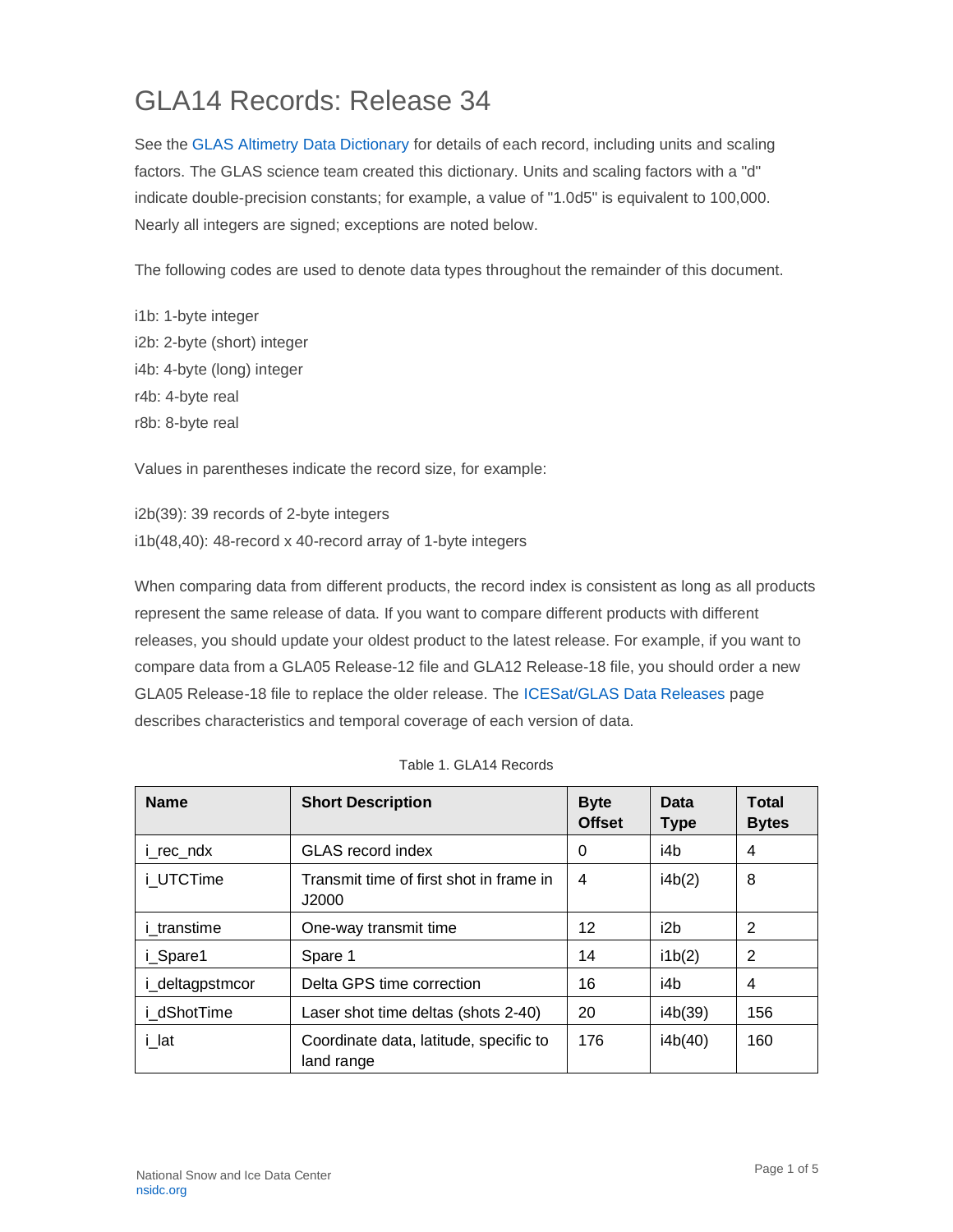| <b>Name</b>          | <b>Short Description</b>                              | <b>Byte</b><br><b>Offset</b> | <b>Data</b><br><b>Type</b> | <b>Total</b><br><b>Bytes</b> |
|----------------------|-------------------------------------------------------|------------------------------|----------------------------|------------------------------|
| i_lon                | Coordinate data, longitude, specific<br>to land range | 336                          | i4b(40)                    | 160                          |
| i elev               | Land surface elevation                                | 496                          | i4b(40)                    | 160                          |
| i_campaign           | Campaign                                              | 656                          | i1b(2)                     | 2                            |
| i_spare40            | Spare 40                                              | 658                          | i2b                        | $\overline{2}$               |
| i_cycTrk             | Cycle and Track                                       | 660                          | i4b                        | 4                            |
| i localSolarTime     | Local apparent solar time                             | 664                          | i4b                        | 4                            |
| i_spare41            | Spare 41                                              | 668                          | i4b(7)                     | 28                           |
| i_deltaEllip         | Delta Ellipsoid                                       | 696                          | i2b(40)                    | 80                           |
| i beamCoelv          | Co-elevation                                          | 776                          | i4b(40)                    | 160                          |
| i beamAzimuth        | Azimuth                                               | 936                          | i4b(40)                    | 160                          |
| i_d2refTrk           | Distance to the reference ground<br>track             | 1096                         | i4b(40)                    | 160                          |
| i_SigBegOff          | Signal Begin Range Increment                          | 1256                         | i4b(40)                    | 160                          |
| i_DEM_hires_src      | <b>High Resolution Source Flag</b>                    | 1416                         | i1b(40)                    | 40                           |
| i DEMhiresArElv      | <b>DEMhiresArElv</b>                                  | 1456                         | i2b(9,40)                  | 720                          |
| i ElevBiasCorr       | <b>Elevation Bias Correction</b>                      | 2176                         | i2b(40)                    | 80                           |
| i GmC                | GmC                                                   | 2256                         | i2b(40)                    | 80                           |
| i_spare42            | Spare 42                                              | 2336                         | i2b(3,40)                  | 240                          |
| i_sigmaatt           | Attitude quality indicator                            | 2576                         | i2b(40)                    | 80                           |
| i Azimuth            | Local azimuth                                         | 2656                         | i4b                        | $\overline{4}$               |
| i_SolAng             | Solar angle                                           | 2660                         | i4b                        | 4                            |
| i_tpintensity_avg    | Transmit pulse intensity - frame<br>average           | 2664                         | i4b                        | 4                            |
| i_tpazimuth_avg      | Transmit pulse azimuth - frame<br>average             | 2668                         | i <sub>2</sub> b           | 2                            |
| i_tpeccentricity_avg | Transmit pulse eccentricity - frame<br>average        | 2670                         | i <sub>2</sub> b           | $\overline{2}$               |
| i_tpmajoraxis_avg    | Transmit pulse major axis - frame<br>average          | 2672                         | i <sub>2</sub> b           | $\overline{2}$               |
| i_poleTide           | Pole Tide                                             | 2674                         | i1b(2)                     | $\overline{2}$               |
| i_gdHt               | Geoid                                                 | 2676                         | i2b(2)                     | 4                            |
| i_erElv              | Solid Earth Tide Elevation (at first &<br>last shot)  | 2680                         | i2b(2)                     | 4                            |
| i_spElv              | Tide elevations, specific                             | 2684                         | i2b(4)                     | 8                            |
| i_ldElv              | Load tide elevation                                   | 2692                         | i2b(4)                     | 8                            |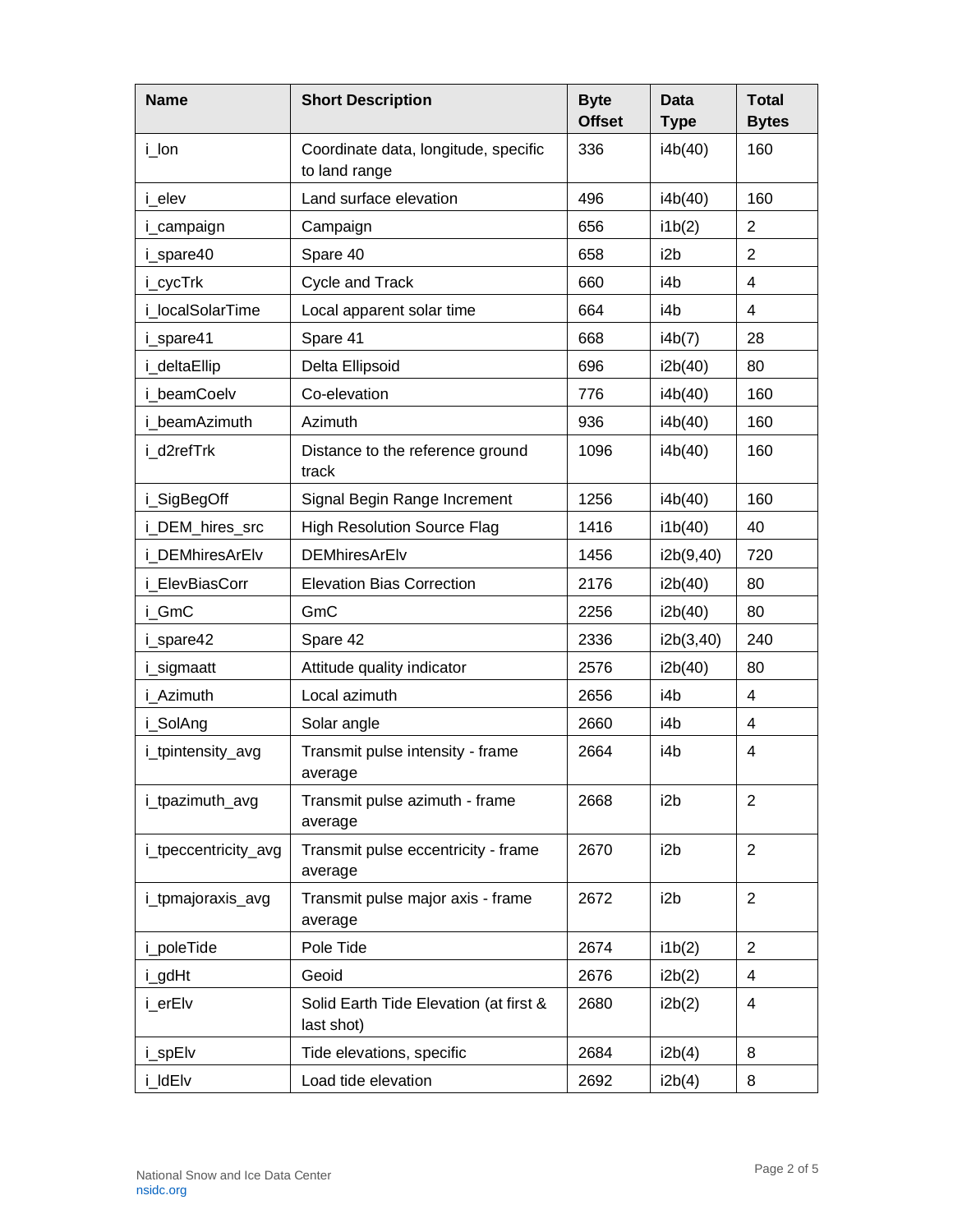| <b>Name</b>   | <b>Short Description</b>                                  | <b>Byte</b><br><b>Offset</b> | <b>Data</b><br><b>Type</b> | <b>Total</b><br><b>Bytes</b> |
|---------------|-----------------------------------------------------------|------------------------------|----------------------------|------------------------------|
| i_spare12     | Spare 12                                                  | 2700                         | i2b(2)                     | 4                            |
| i_wTrop       | Range correction - wet troposphere                        | 2704                         | i2b(2)                     | 4                            |
| i_dTrop       | Range correction - dry troposphere                        | 2708                         | i2b(40)                    | 80                           |
| i_surfType    | Region type                                               | 2788                         | i1b                        | 1                            |
| i_spare11     | Spare 11                                                  | 2789                         | i1b(3)                     | 3                            |
| i_DEM_elv     | <b>DEM</b> elevation                                      | 2792                         | i4b(40)                    | 160                          |
| i_refRng      | Reference range                                           | 2952                         | i4b(40)                    | 160                          |
| i_spare47     | Spare 47                                                  | 3112                         | i4b(40)                    | 160                          |
| i_ldRngOff    | Land range offset                                         | 3272                         | i4b(40)                    | 160                          |
| i_SigEndOff   | Signal end range offset                                   | 3432                         | i4b(40)                    | 160                          |
| i_gpCntRngOff | Centroid range increment for all six<br>peaks             | 3592                         | i4b(6,40)                  | 960                          |
| i_reflctUC    | reflctUC                                                  | 4552                         | i4b(40)                    | 160                          |
| i_reflCor_atm | Reflectance correction, atmosphere                        | 4712                         | i4b                        | 4                            |
| i_maxSmAmp    | Peak amplitude of smoothed<br>received echo               | 4716                         | i2b(40)                    | 80                           |
| i ocElv       | Ocean tide elevation (at first and last<br>shot)          | 4796                         | i2b(40)                    | 80                           |
| i numPk       | Number of peaks found in the return                       | 4876                         | i1b(40)                    | 40                           |
| i_kurt1       | Kurtosis of received echo<br>(alternative)                | 4916                         | i2b(40)                    | 80                           |
| i_skew1       | Skewness of received echo<br>(alternative)                | 4996                         | i2b(40)                    | 80                           |
| i_spare4      | Spare 4                                                   | 5076                         | i1b(160)                   | 160                          |
| i_Gamp        | Amplitude of Gaussians                                    | 5236                         | i4b(6,40)                  | 960                          |
| i_Garea       | Area under Gaussian                                       | 6196                         | i4b(6,40)                  | 960                          |
| i_Gsigma      | Sigma of Gaussians                                        | 7156                         | i4b(6,40)                  | 960                          |
| i_nPeaks1     | Initial number of peaks in received<br>echo (alternative) | 8116                         | i1b(40)                    | 40                           |
| i_LandVar     | Standard deviation of the land<br>Gaussian fit            | 8156                         | i2b(40)                    | 80                           |
| i_ElvuseFlg   | Elevation use flag                                        | 8236                         | i1b(5)                     | 5                            |
| i_atm_avail   | Atmosphere availaility flag                               | 8241                         | i1b                        | 1                            |
| i_spare16     | Spare 16                                                  | 8242                         | i1b(4)                     | 4                            |
| i_cld1_mswf   | Cloud multiple scattering warning<br>flag                 | 8246                         | i1b                        | 1                            |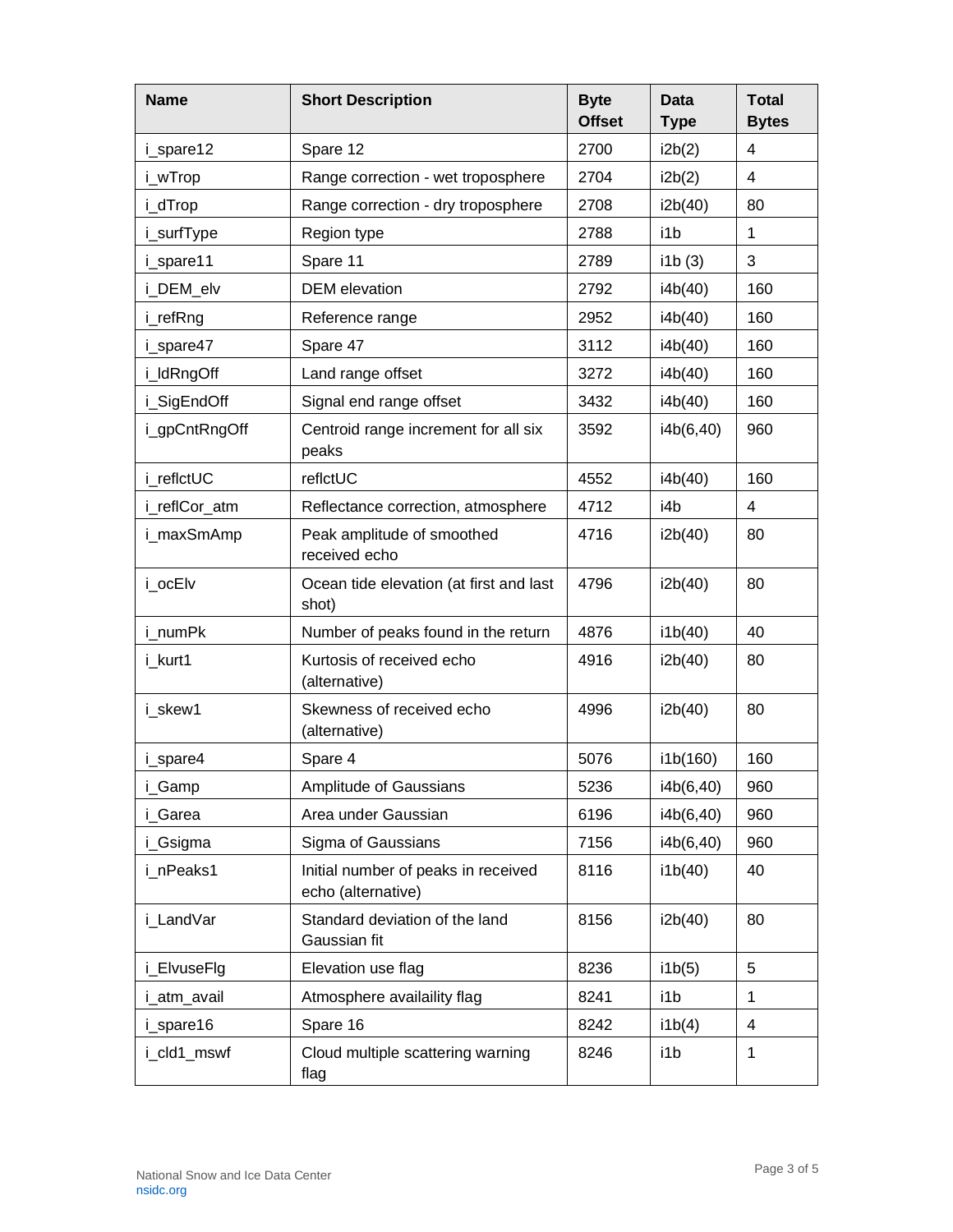| <b>Name</b>     | <b>Short Description</b>                       | <b>Byte</b><br><b>Offset</b> | <b>Data</b><br><b>Type</b> | <b>Total</b><br><b>Bytes</b> |
|-----------------|------------------------------------------------|------------------------------|----------------------------|------------------------------|
| i_MRC_af        | Medium resolution cloud availability<br>flag   | 8247                         | i1b                        | 1                            |
| i_spare9        | Spare 9                                        | 8248                         | i1b(40)                    | 40                           |
| i_ElvFlg        | Elevation definition flag                      | 8288                         | i1b(40)                    | 40                           |
| i_rng_UQF       | Range offset quality/use flag.                 | 8328                         | i2b(40)                    | 80                           |
| i spare49       | Spare 49                                       | 8408                         | i1b(10)                    | 10                           |
| i_timecorflg    | Time correction flag                           | 8418                         | i2b                        | $\overline{2}$               |
| i_APID_AvFlg    | APID data availability flag                    | 8420                         | i1b(8)                     | 8                            |
| i_AttFlg2       | Attitude flag 2                                | 8428                         | i1b(20)                    | 20                           |
| i_spare5        | Spare 5                                        | 8448                         | i1b                        | 1                            |
| i FrameQF       | Altimeter frame quality flag                   | 8449                         | i1b                        | 1                            |
| i_OrbFlg        | POD flag (orbit flag)                          | 8450                         | ib(2)                      | $\overline{2}$               |
| i_rngCorrFlg    | Range correction flag                          | 8452                         | i1b(2)                     | $\overline{2}$               |
| i_CorrStatFlg   | Correction status flag                         | 8454                         | ib(2)                      | $\overline{2}$               |
| i_spare15       | Spare 15                                       | 8456                         | i1b(8)                     | 8                            |
| i_AttFlg1       | Attitude flag 1                                | 8464                         | i <sub>2</sub> b           | $\overline{2}$               |
| i_Spare6        | Spare 6                                        | 8466                         | i1b(2)                     | $\overline{2}$               |
| i_spare44       | Spare 44                                       | 8468                         | i1b (120)                  | 120                          |
| i satNdx        | <b>Saturation Index</b>                        | 8588                         | i1b (40)                   | 40                           |
| i satElevCorr   | <b>Saturation Elevation Correction</b>         | 8628                         | i2b (40)                   | 80                           |
| i_satCorrFlg    | <b>Saturation Correction Flag</b>              | 8708                         | i1b (40)                   | 40                           |
| i_satNrgCorr    | <b>Saturation Energy Correction</b>            | 8748                         | i2b (40)                   | 80                           |
| i_spare13       | Spare 13                                       | 8828                         | i2b (40)                   | 80                           |
| _gval_rcv       | Gain Value used for Received Pulse             | 8908                         | i2b (40)                   | 80                           |
| i RecNrgAll     | Received Energy signal begin to<br>signal end  | 8988                         | i2b (40)                   | 80                           |
| i_FRir_cldtop   | Full Resolution 1064 Cloud Top                 | 9068                         | i2b (40)                   | 80                           |
| i_FRir_qaFlag   | Full Resolution 1064 Quality Flag              | 9148                         | i1b (40)                   | 40                           |
| i_atm_char_flag | Atmosphere Characterization Flag               | 9188                         | i <sub>2</sub> b           | $\overline{2}$               |
| i atm char conf | Atmosphere Characterization Flag<br>Confidence | 9190                         | i <sub>2</sub> b           | $\overline{2}$               |
| i_spare48       | Spare 48                                       | 9192                         | i1b(36)                    | 36                           |
| i_FRir_intsig   | Full Resolution 1064 Integrated<br>Signal      | 9228                         | i2b (40)                   | 80                           |
| i_spare14       | Spare 14                                       | 9308                         | i1b (120)                  | 120                          |
| i_Surface_temp  | Surface Temperature                            | 9428                         | i2b                        | $\overline{2}$               |